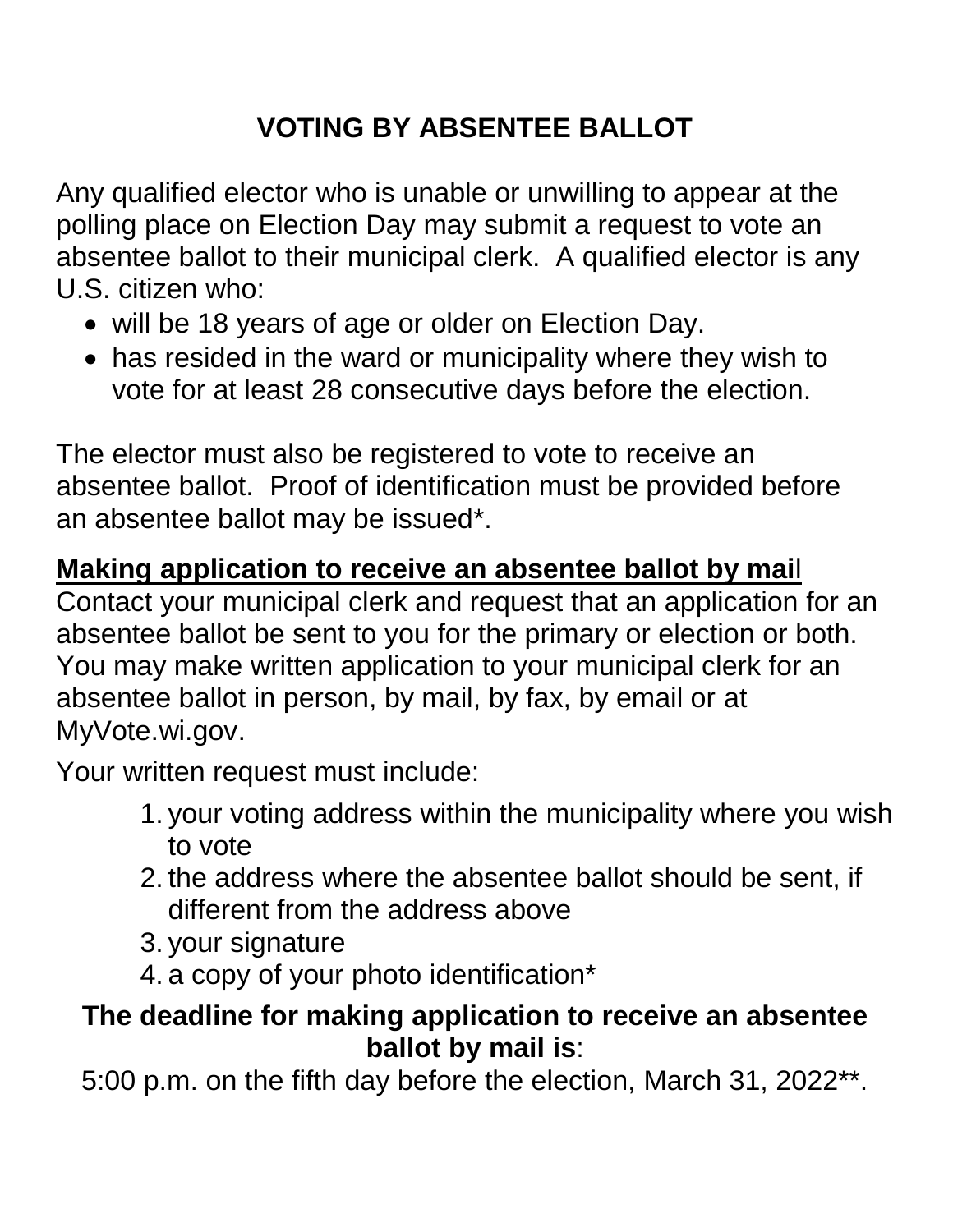**\***Voters who are indefinitely confined due to age, illness, infirmity, or disability may not be required to provide photo ID. If this applies to you, contact the municipal clerk regarding deadlines for requesting and submitting an absentee ballot.

**\*\***Special absentee voting application provisions apply to electors who are indefinitely confined, in the military, hospitalized, or serving as a sequestered juror. If this applies to you, contact the municipal clerk regarding deadlines for requesting and submitting an absentee ballot.

### **Voting an absentee ballot in person**

You may also request and vote an absentee ballot in the clerk's office or other specified location during the days and hours specified for casting an absentee ballot in person.

# **Town of Abrams**

Jean Hansen (920) 826-2299 5877 Main Street, Abrams, WI 54101

# **Town of Bagley**

Alan Sleeter (920) 590-0198 10005 Madsen Rd., Suring, WI 54174

# **Town of Brazeau**

Brooke Kriescher (920) 897-3855 10892 Parkway Road, Pound, WI 54161

### **Town of Breed**

Deanna Tachick (920) 842-2166 11155 State Highway 32, Suring, WI 54174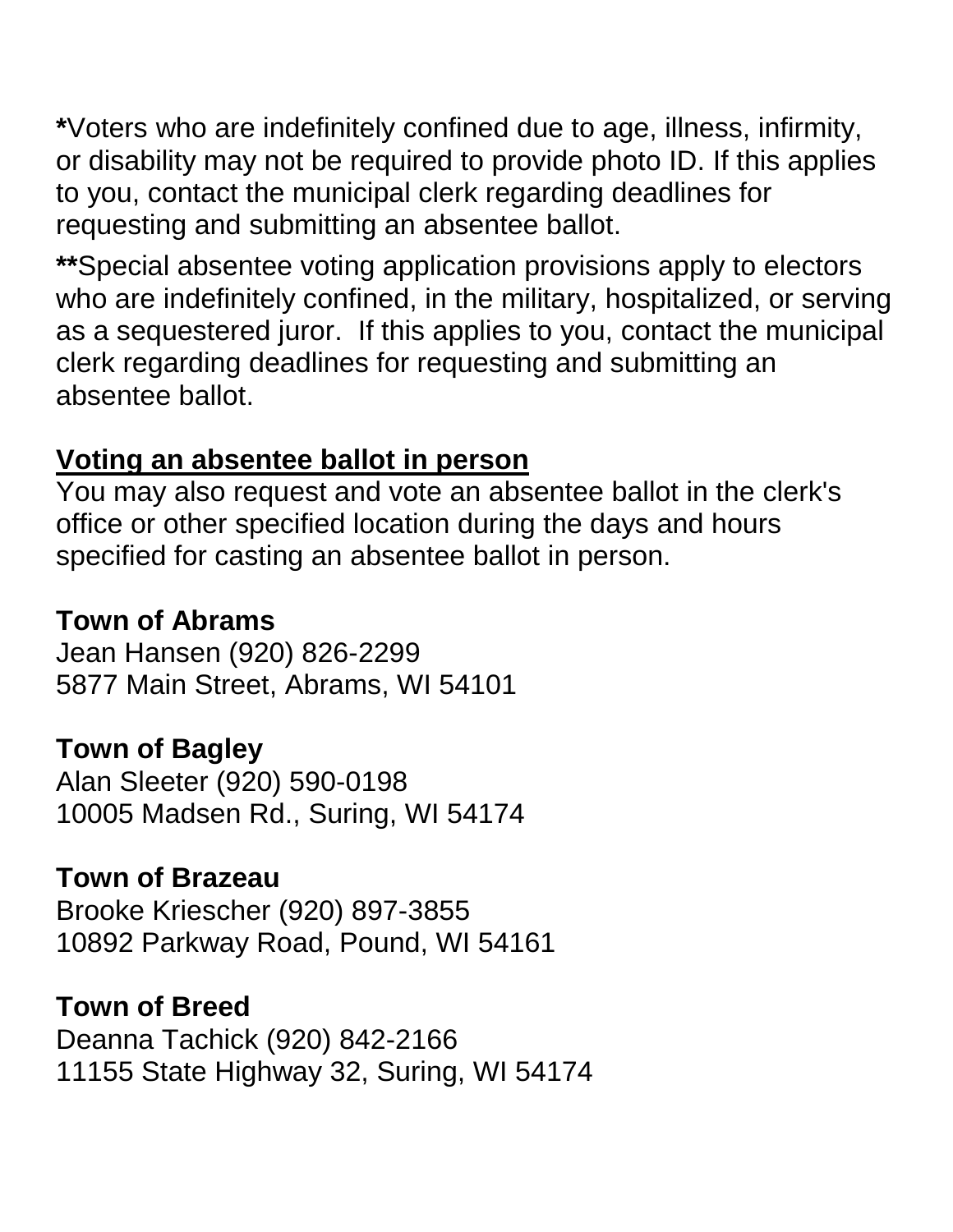**Town of Chase** Dan Kroll (920) 822-1560 8481 County Road S, Pulaski, WI 54162

**Town of Doty** Cheryl Field (715) 276-7554 14899 County Road T, Mountain, WI 54149

**Town of Gillett**

Renee Carlson (920) 819-7475 Physical Address: 10908 Town Hall Road, Gillett, WI 54124 Mailing Address: PO Box 605 Gillett, WI 54124

#### **Town of How**

Mary Woods (920) 842-4584 Physical Address: 12896 State Highway 32, Suring, WI 54174 Mailing Address: 12875 Birch Lane, Suring, WI 54174

#### **Town of Lakewood**

Denise A. Jackett (715) 276-3579 Physical Address: 17181 Twin Pines Road, Lakewood, WI 54138 Mailing Address: PO Box 40 Lakewood, WI 54138

#### **Town of Lena**

Dawn VanArk (715) 281-4672 Physical Address: 6087 Goatsville Road, Lena, WI 54139 Mailing Address: 8489 Sunshine Road, Lena, WI 54139

#### **Town of Little River**

Amy Peterson (920) 373-7095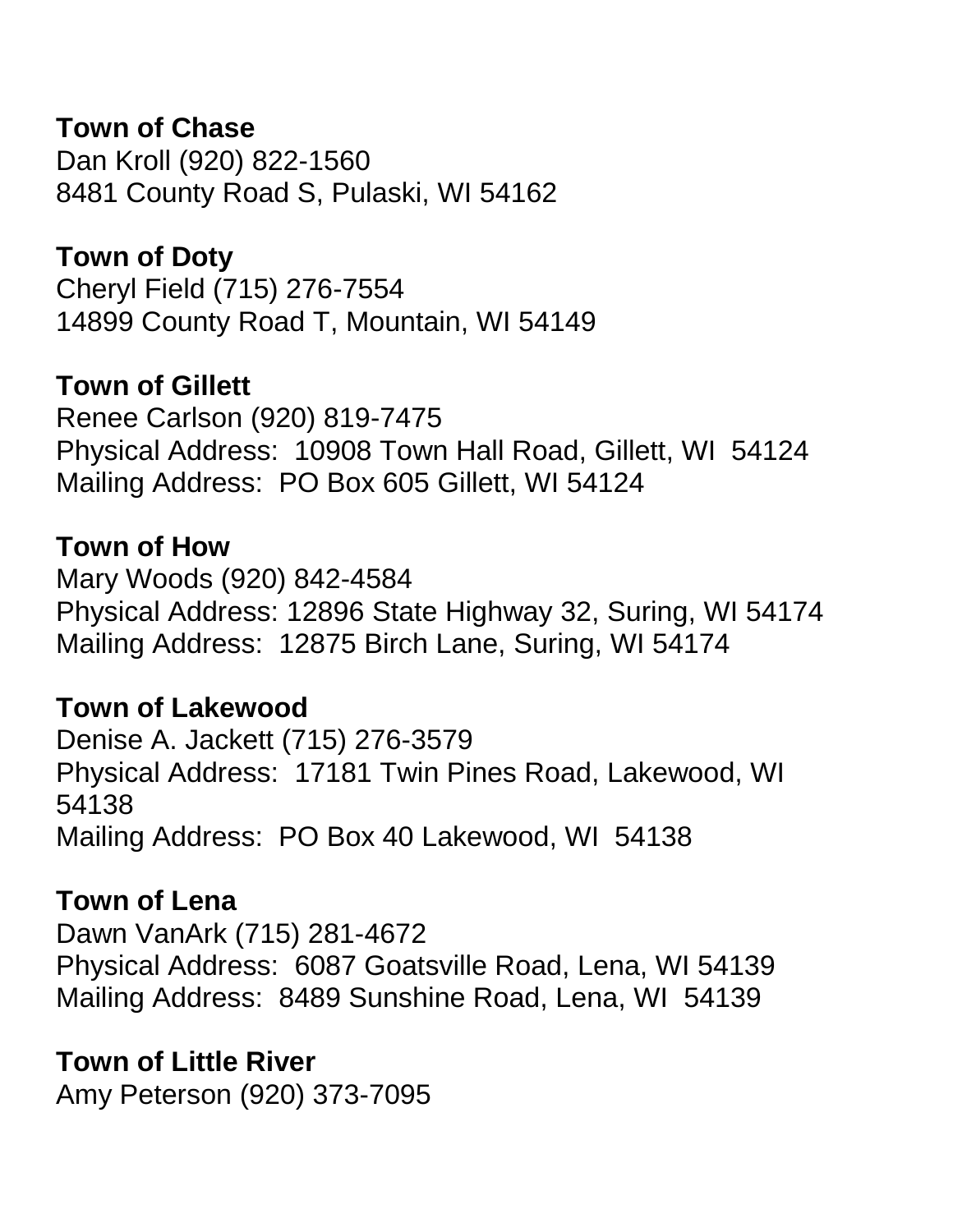# **Town of Little Suamico**

Lisa Glinski (920) 826-7655 5964A County Road S, Sobieski, WI 54171

# **Town of Maple Valley**

Cindy Tousey (920) 598-0601 Physical Address: 9088 County Road Z, Suring, WI 54174 Mailing Address: PO Box 384, Suring, WI 54174

## **Town of Morgan**

Julie Belongia (920) 846-0699 3276 County Road C, Oconto Falls, WI 54154

### **Town of Mountain**

Lynn Kauzlaric (715) 276-6474 Physical Address: PO Box 95, Mountain, WI 54149 Mailing Address: 13503 Weller Road, Mountain, WI 54149

### **Town of Oconto**

Lori Scanlan (920) 834-4351

Physical Address: 6120 Cream City Road, Oconto, WI 54153 Mailing Address: 3649 Hwy 22, Oconto, WI 54153

# **Town of Oconto Falls**

Susan Mogged (920) 373-6663 Physical Address: 8680 State Highway 22, Oconto Falls, WI 54154 Mailing Address: 5076 Golden Corners Road, Oconto Falls, WI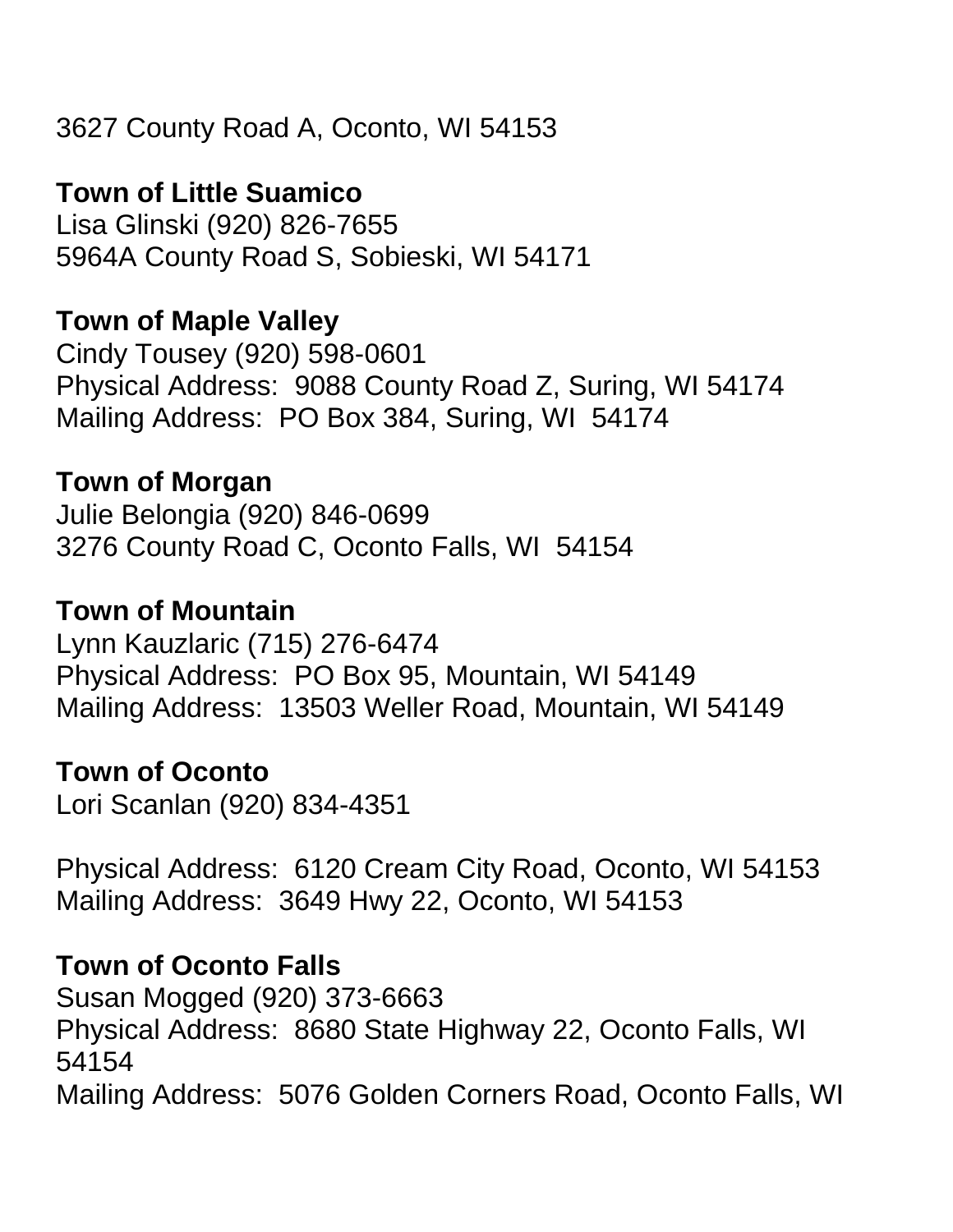54154

#### **Town of Pensaukee**

Jody Liegeois (920) 826-2010 4684 Brookside Road, Abrams, WI 54101

#### **Town of Riverview**

Beth Hartman (715) 276-6914 Physical Address: 15471 State Hwy 32, Mountain, WI 54149 Mailing Address: PO Box 220, Mountain, WI 54149

#### **Town of Spruce**

Lisa Peiterson (920) 829-5111 Physical Address: 346 Jackson Street Oconto Falls, WI 54154 Mailing Address: PO Box 52 Oconto Falls, WI 54154

#### **Town of Stiles**

Jill Babino (920) 604-2765 Physical Address: 5718 Watercrest Road, Lena, WI 54139 Mailing Address: 5574 LeMere Road, Lena, WI 54139

#### **Town of Townsend**

Linda Ziegler (715) 276-6856 Physical Address: 16564 Elm Street, Townsend, WI 54175 Mailing Address: PO Box 227, Townsend, WI 54175

#### **Town of Underhill**

Tracy Winkler (920) 855-2942 5597 Cardinal Road, Gillett, WI 54124

### **Village of Lena**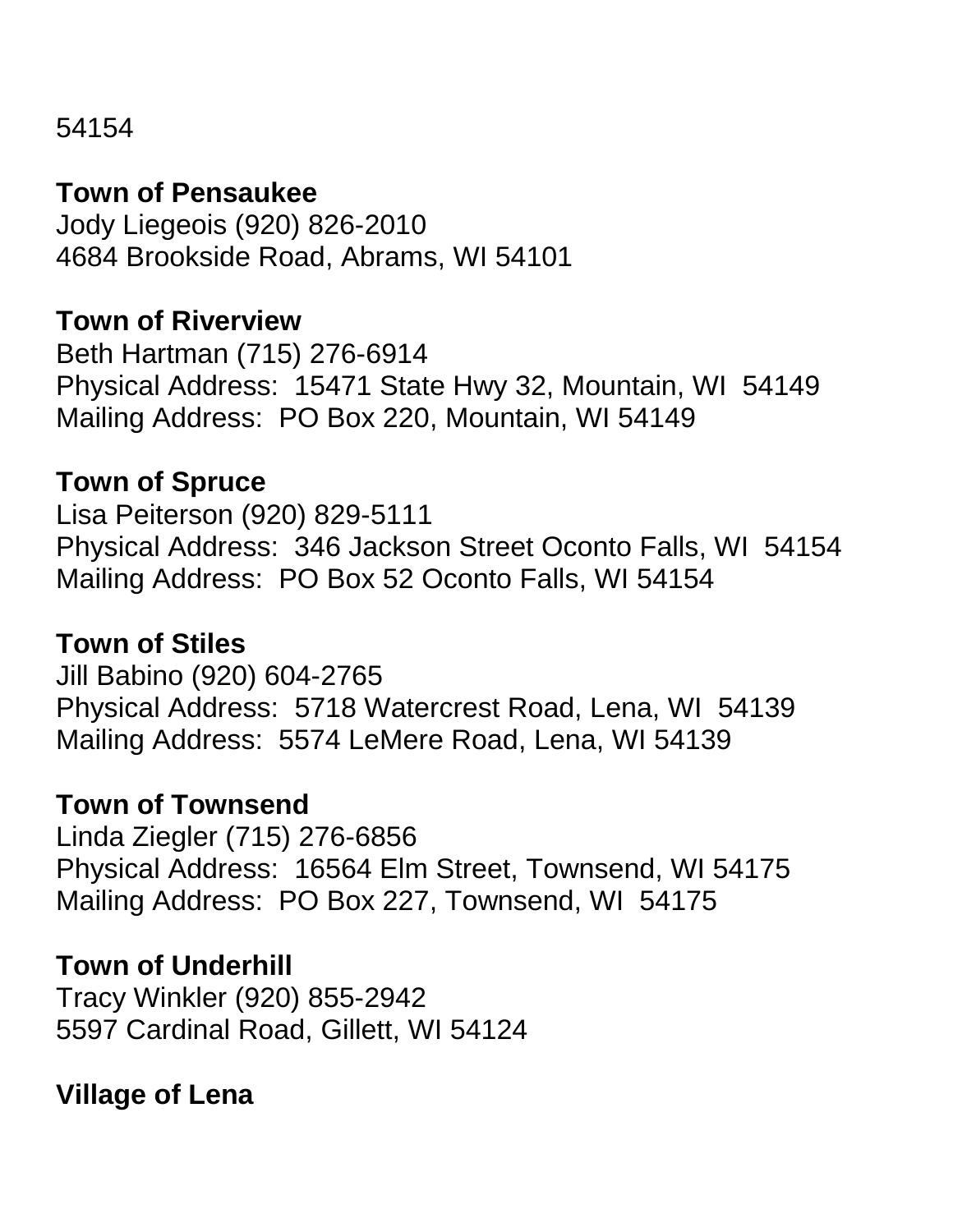Jody Marquardt (920) 829-5226 117 E. Main Street, Lena, WI 54139

# **Village of Suring**

Kim Gruetzmacher (920) 842-2333 604 E. Main Street, Suring, WI 54174

## **City of Gillett**

Chelsea Anderson (920) 855-2255 150 N. McKenzie Avenue, Gillett, WI 54124

## **\*City of Oconto**

Brittney Bickel (920) 834-7711 1210 Main Street, Oconto, WI 54153 Walk-ins start March  $21^{st}$  Mon. – Fri. 7:30 a.m. – 4 p.m. $*$ Or by appointment

### **City of Oconto Falls**

Nancy Brye (920) 846-4505 Ext. 106 500 N. Chestnut Ave Oconto Falls, WI 54154

**The first day to vote an absentee ballot in the clerk's office is: Tuesday, March 22, 2022\*\*\***

**\*\*\*Absentee voting is by appointment only unless noted above.**

**The last day to vote an absentee ballot in the clerk's office is: Friday, April 1, 2022 at 5 p.m.** 

No in-person absentee voting may occur on the day before the election. The municipal clerk will deliver voted ballots returned on